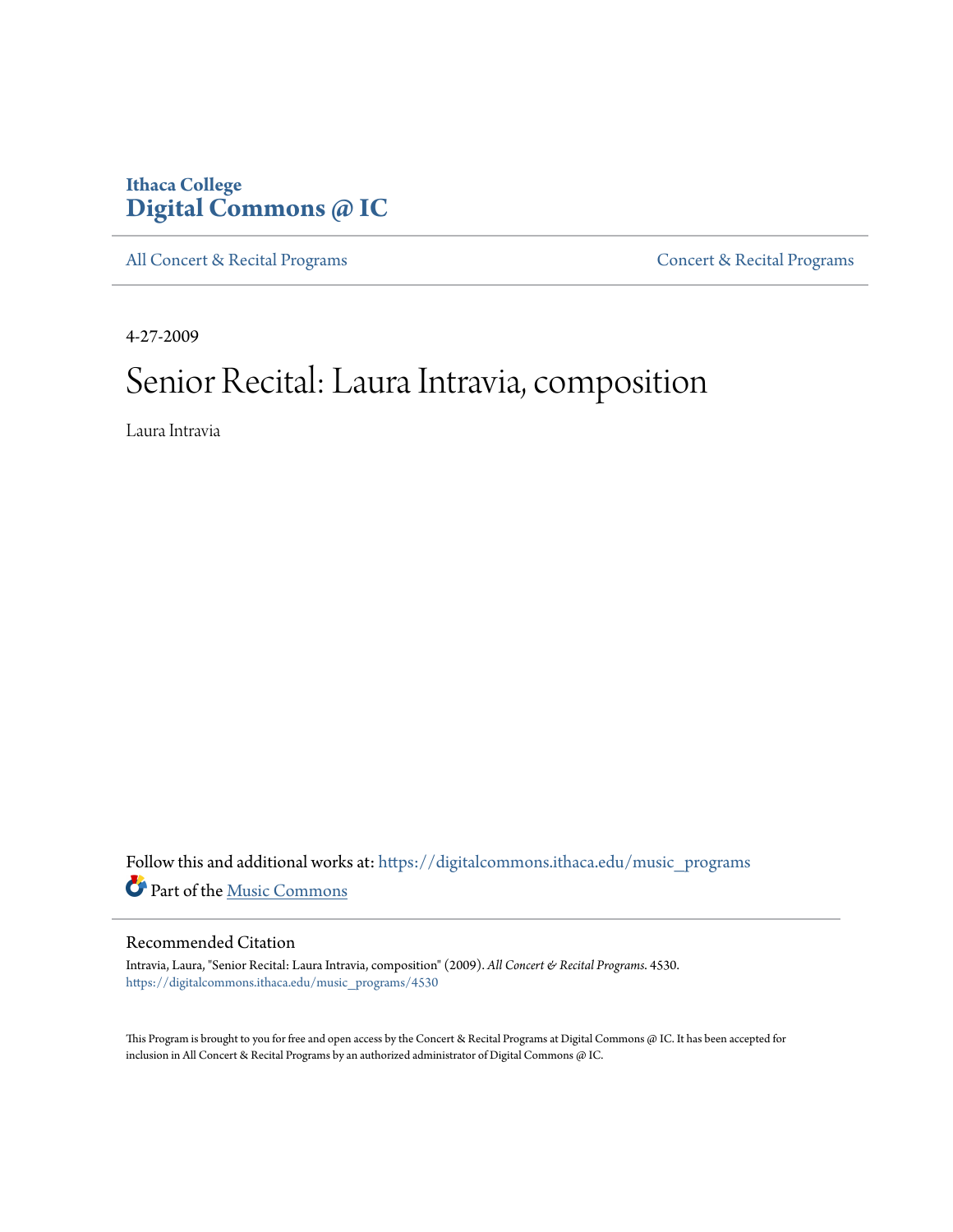# ITHACA COLLEGE SCHOOL OF MUSIC

*(* \

#### SENIOR RECITAL

Laura Intravia, composition

Hockett Family Recital Hall Monday, April 27, 2009 7:00 p.m.

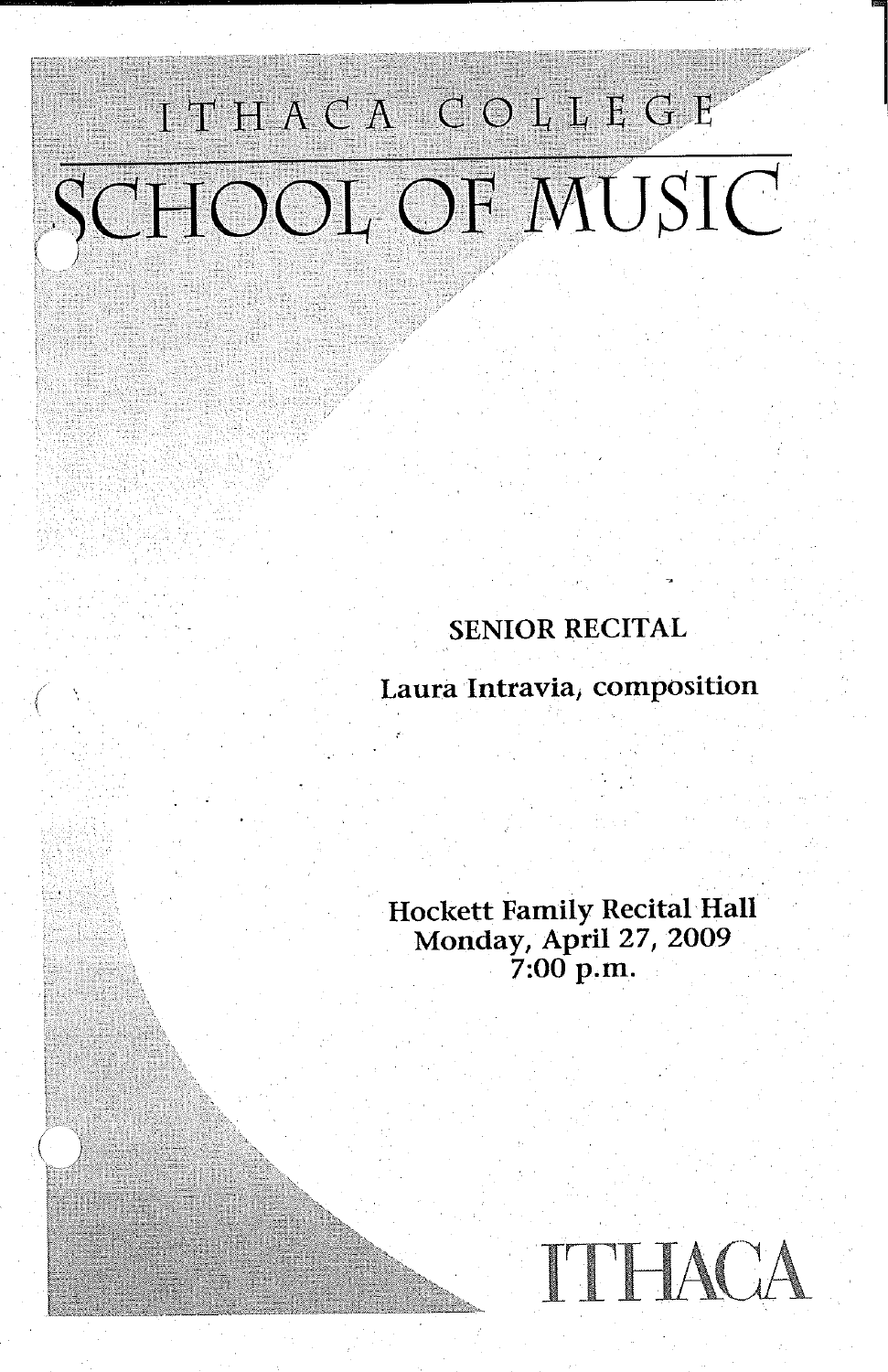#### **The Music of Laura Intravia**

Rondo (2006)

Rachel Perry, alto saxophone Josh Oxford '07, piano

Portraits (2009)

*I. Tyrion Lannister* 

Brendon Shapiro, piano

Of Nicolette (2009)

Rebecca Copek, flute; Kelly Ducham, clarinet; Sharon Mohar, violin; Tristan Rais-Sherman, cello; Josh Oxford '07, piano; Peter D. Kielar, percussion; Nicole Intravia, speaker; Cody Wymore, conductor

INTERMISSION

A Meeting (2007)

text by Mary Oliver

Laura Intravia, soprano Brendon Shapiro, piano

Requiescat(2009)

text by Oscar Wilde

Omar Najmi, tenor Brendon Shapiro, piano